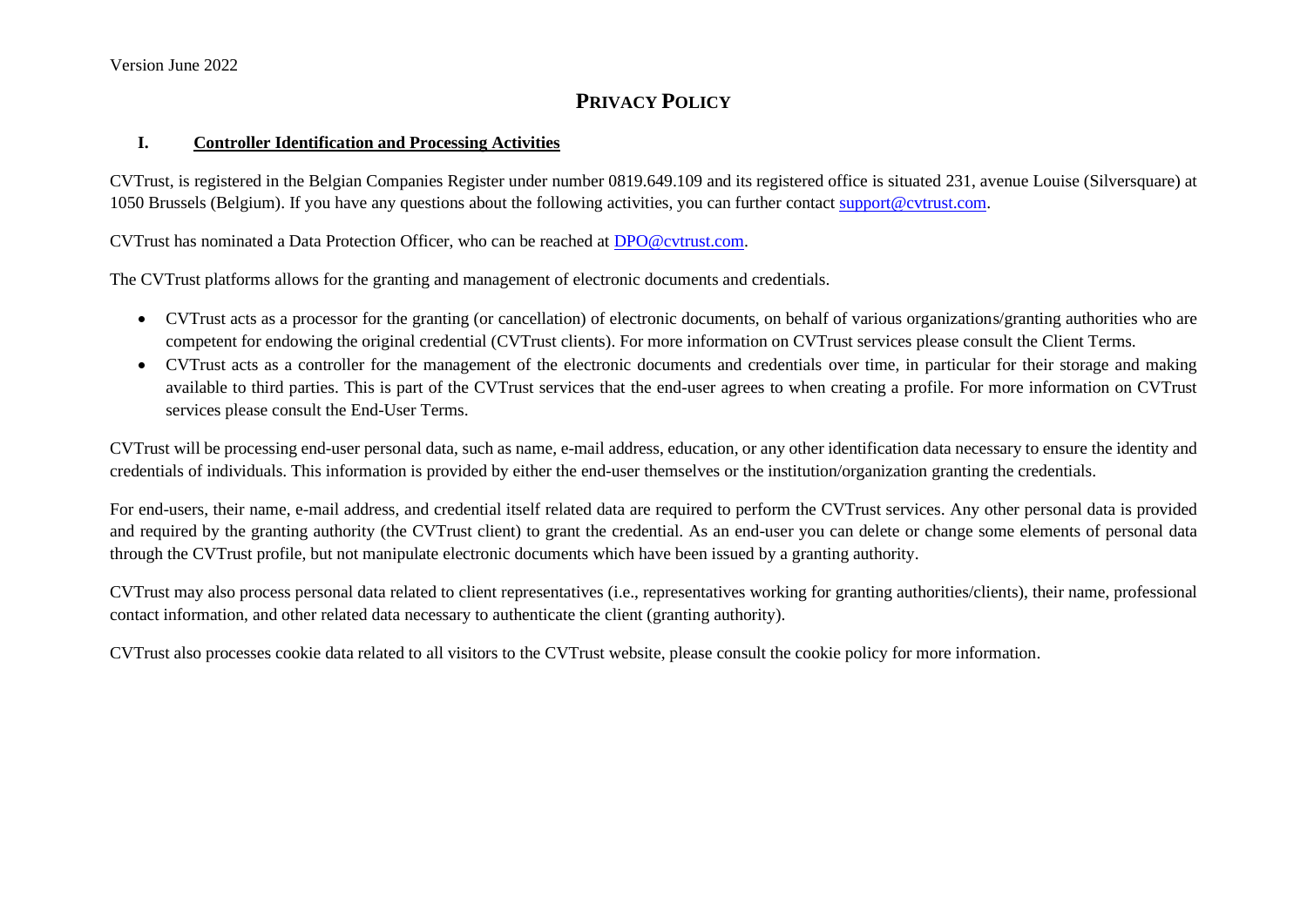## **II. Purposes, Legal Basis, and Storage**

*For End-Users:*

| Purpose & activity                                  | Legal basis                                                                      | <b>Storage Duration</b>                            |
|-----------------------------------------------------|----------------------------------------------------------------------------------|----------------------------------------------------|
| A. CVTrust Services                                 | The contract the end-user is a party to (the                                     | Personal data will be processed and stored as long |
| Personal data is used to perform CVTrust            | CVTrust End-User Terms) for the performance                                      | as an end-user keeps an active profile and 50      |
| services under the end-user terms, including:       | of CVTrust services, which are accepted by the                                   | years as from their last date of connection/use of |
|                                                     | end-user when making an account.                                                 | the account. Once a CVTrust profile has been       |
| -Store and certify the electronic document.         |                                                                                  | terminated, the personal data shall be deleted     |
|                                                     |                                                                                  | within 5 days.                                     |
| -Provide an end-user account to access and use      |                                                                                  |                                                    |
| the CVTrust platform and features to manage the     |                                                                                  | Any personal data that may give rise to legal      |
| electronic documents.                               |                                                                                  | effects may be archived for evidentiary purposes   |
|                                                     |                                                                                  | for a period equal to the statute of limitation    |
| -maintenance of the platform.                       |                                                                                  | (most often 10 years) or any legally prescribed    |
|                                                     |                                                                                  | retention period.                                  |
| Consult the End-User Terms for further              |                                                                                  |                                                    |
| description of the services and processing          |                                                                                  |                                                    |
| activities.                                         |                                                                                  |                                                    |
| B. Ad-hoc requests                                  | The performance of a contract the End User is a                                  | Persona data will be processed and stored as long  |
| To respond to and manage End-User ad hoc            | party to (the End-User Terms or the specific                                     | as necessary to perform the specific request.      |
| requests, assistance, merging of Accounts, etc.     | request made by the End-User) for the<br>performance of CVTrust Services and all |                                                    |
|                                                     | accessory services                                                               |                                                    |
| C. Promotional Activities                           | To the extent applicable, end-user Consent                                       | So long as consent has not been withdrawn.         |
| Personal data is used to send CVTrust               |                                                                                  |                                                    |
| promotional materials regarding service update,     |                                                                                  |                                                    |
| feature additions, events, etc.                     |                                                                                  |                                                    |
| D. Security and fraud detection                     | CVTrust's legitimate interest to assess service                                  | As long as necessary to ensure a high level of     |
| Personal data is used to manage and prevent         | risk and ensure security and service integrity, as                               | security, data back-up, and non-reputability of    |
| security risks and service integrity, in particular | well as the legal obligation user GDPR and other                                 | actions.                                           |
| fraud detection, monitoring of suspicious           | legislation to ensure IT security.                                               |                                                    |
| activity, and IT security. CVTrust may keep         |                                                                                  | Any personal data that may give rise to legal      |
| access logs, store back-ups, or carry-out other IT  |                                                                                  | effects may be archived for evidentiary purposes   |
| security activities which may involve the           |                                                                                  | for a period equal to the statute of limitation    |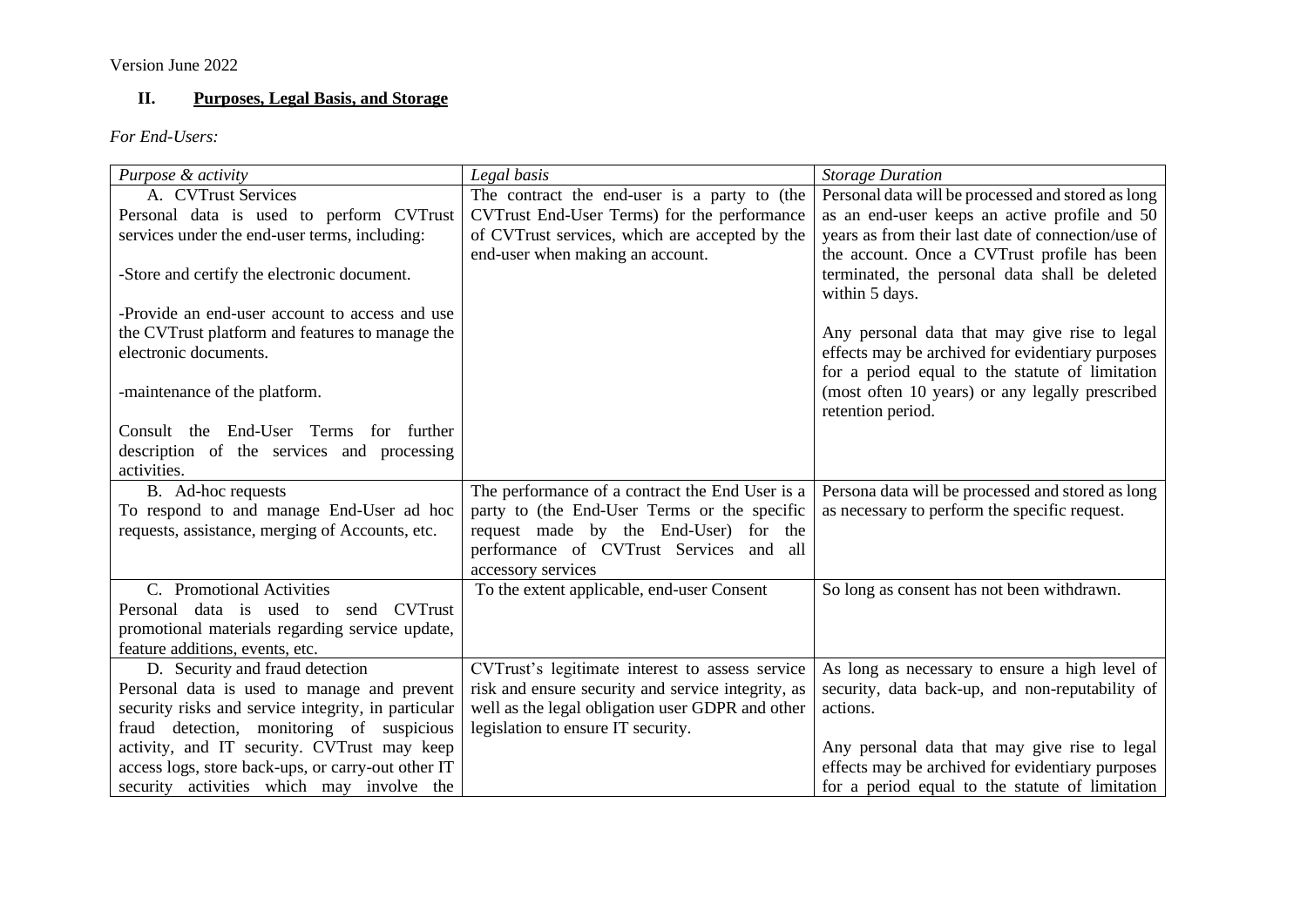Version June 2022

| processing of personal data to ensure a high level                                                |                                                    | (most often 10 years) or any legally prescribed            |
|---------------------------------------------------------------------------------------------------|----------------------------------------------------|------------------------------------------------------------|
| of IT Security and prevent fraud/impersonation.                                                   |                                                    | retention period.                                          |
|                                                                                                   |                                                    |                                                            |
| E. Usage statistics                                                                               | CVTrust's legitimate interest to provide and       | The conversion statistic is a fact and is registered       |
| To evaluate, update, and manage the company's                                                     | improve its services, maintain service levels, and | so long as the client and end-user accounts exist;         |
| value and Service offering/technology.                                                            | by virtue of the Client's (granting authority's)   |                                                            |
|                                                                                                   | rights/interest to oversee the granting of its     | Personal data will be processed and stored in              |
| The fact that an end-user accepted the Electronic                                                 | credentials.                                       | order to fulfill any legal retention periods               |
| Document is tabulated to provide conversion                                                       |                                                    | Supplier is subject to or for the duration of the          |
| statistics.                                                                                       |                                                    | statute of limitations. Any other usage statistics         |
|                                                                                                   |                                                    | are immediately anonymized.                                |
| Data about consultation and the different use of<br>the Electronic Document is also collected but |                                                    |                                                            |
| immediately anonymized.                                                                           |                                                    |                                                            |
|                                                                                                   |                                                    |                                                            |
| Personal data may be anonymized for the                                                           |                                                    |                                                            |
| compilation of long-term statistics                                                               |                                                    |                                                            |
| F. Cookies                                                                                        | Consent, to the extent accepted when visiting the  | Session cookies: for the duration of the session           |
| Personal data is used for the website to function                                                 | CVTrust website.                                   | $1st$ party persistent cookies: 6 months                   |
| and provide social media plug-ins.                                                                |                                                    | 3 <sup>rd</sup> party persistent cookies: CVTrust does not |
|                                                                                                   |                                                    | control the duration.                                      |

*For Client Representatives:*

| Purpose & Activities                                | Legal basis                                          |                                                      |
|-----------------------------------------------------|------------------------------------------------------|------------------------------------------------------|
| A. CVTrust Services/Platform Management             | The legitimate interest of CVTrust and the client    | Personal data will be processed and stored as long   |
| Personal data is used to provide CVTrust services   | to enter into and perform a service contract and to  | as a client representative represents an entity that |
| as defined in the Client Terms to:                  | provide CVTrust services to the benefit of end-      | uses CVTrust Services. Once a representative no      |
|                                                     | user.                                                | longer represents a CVTrust Client, the personal     |
| -To authenticate the client's/ granting authority's |                                                      | data shall be deleted within 1 year, except any      |
| identity in order to certify the accuracy of        | This is also based on the performance of the         | personal data that may give rise to legal effects    |
| electronic credentials.                             | representative's employment or service contract      | may be archived for evidentiary purposes for a       |
|                                                     | which binds them to and grants them the powers       | period equal to the statute of limitation (most      |
| -Create Client user account to access and use       | of representation in relation to the client/granting | often 10 years) or any legally prescribed retention  |
| CVTrust platform.                                   | authority.                                           | period.                                              |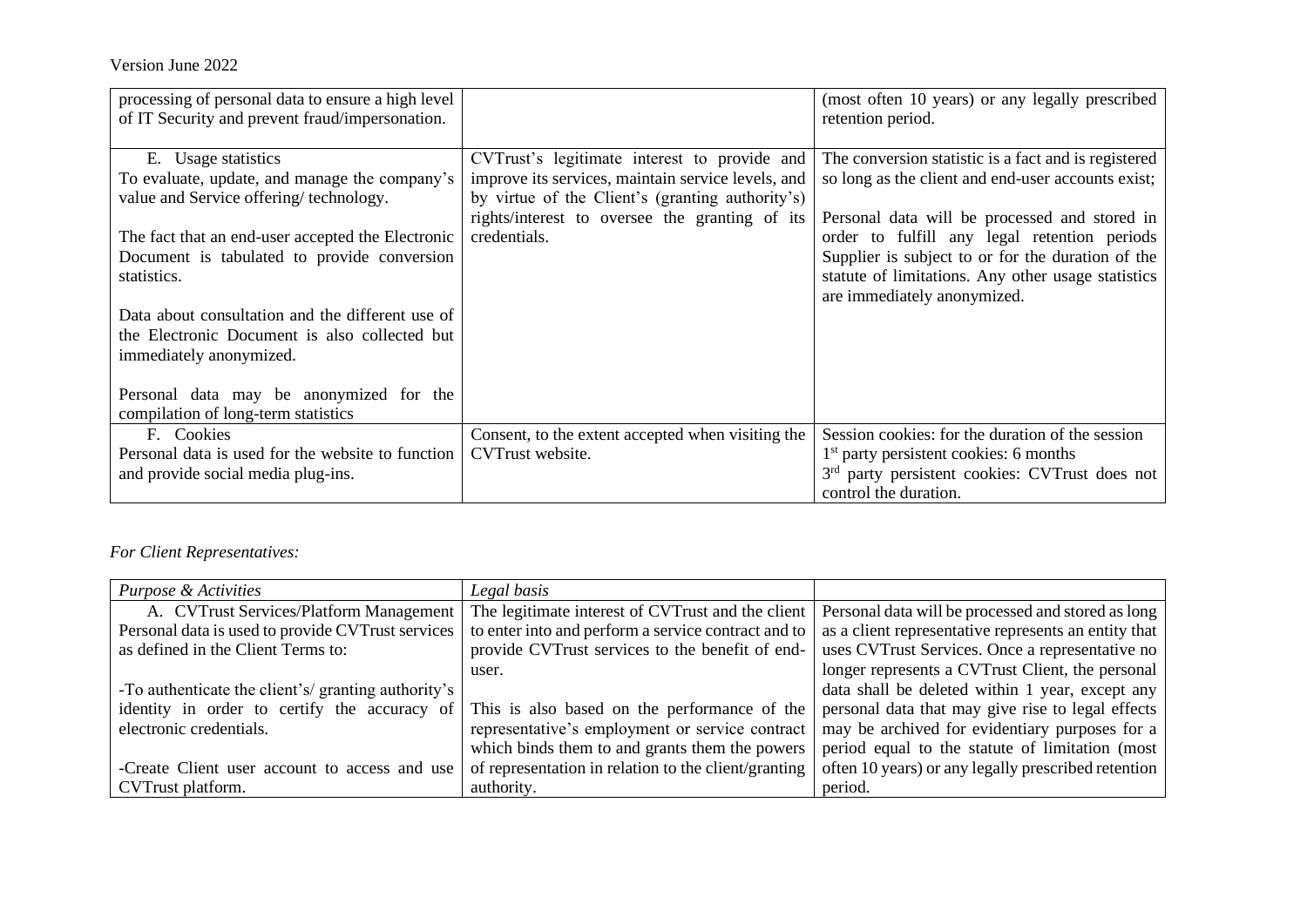| B. Client management<br>Personal data is used to manage clientele,<br>administer client contracts and administrative<br>requests, invoicing, and payment.                                                                                                                                                                                         | The legitimate interest of CVTrust and the client<br>to enter into and perform a service contract and to<br>provide CVTrust services to the benefit of end-<br>user.     | Personal data will be processed and stored as long<br>as a client representative represents an entity that<br>uses CVTrust Services. Once a representative no<br>longer represents a CVTrust Client, the personal<br>data shall be deleted within 1 year, except any<br>personal data that may give rise to legal effects<br>may be archived for evidentiary purposes for a<br>period equal to the statute of limitation (most<br>often 10 years) or any legally prescribed retention<br>period. |
|---------------------------------------------------------------------------------------------------------------------------------------------------------------------------------------------------------------------------------------------------------------------------------------------------------------------------------------------------|--------------------------------------------------------------------------------------------------------------------------------------------------------------------------|--------------------------------------------------------------------------------------------------------------------------------------------------------------------------------------------------------------------------------------------------------------------------------------------------------------------------------------------------------------------------------------------------------------------------------------------------------------------------------------------------|
| C. Customer support activities<br>Personal data is used to respond to any client<br>representative's requests regarding the use of the<br>CVTrust platform and services.                                                                                                                                                                          | The legitimate interest of CVTrust and the client<br>to enter into and perform a service contract and to<br>provide CVTrust services to the benefit of end-<br>user.     | Personal data will be processed and stored as long<br>as a client representative represents an entity that<br>uses CVTrust Services. Once a representative no<br>longer represents a CVTrust Client, the personal<br>data shall be deleted within 1 year, except any<br>personal data that may give rise to legal effects<br>may be archived for evidentiary purposes for a<br>period equal to the statute of limitation (most<br>often 10 years) or any legally prescribed retention<br>period. |
| D. Promotional Activities<br>Personal data is used to, to the extent applicable,<br>send CVTrust promotional materials regarding<br>service update, feature additions, events, etc.                                                                                                                                                               | Consent, to the extent the representative has not<br>opted out of receiving such materials.                                                                              | So long as consent has not been withdrawn.                                                                                                                                                                                                                                                                                                                                                                                                                                                       |
| E. Security<br>Personal data is used to manage and prevent any<br>risks CVTrust faces, in particular IT security.<br>CVTrust may keep access logs, store back-ups, or<br>carry-out other IT security activities which may<br>involve the processing of personal data to ensure<br>a high level of IT Security and prevent<br>fraud/impersonation. | CVTrust's legitimate interest to assess its risk and<br>ensure IT security, as well as the legal obligation<br>user GDPR and other legislation to ensure IT<br>security. | As long as necessary to ensure a high level of<br>security, data back-up, and non-reputability of<br>actions.<br>Any personal data that may give rise to legal<br>effects may be archived for evidentiary purposes<br>for a period equal to the statute of limitation<br>(most often 10 years) or any legally prescribed<br>retention period.                                                                                                                                                    |
| F. Cookies                                                                                                                                                                                                                                                                                                                                        | Consent, to the extent accepted when visiting the<br>CVTrust website.                                                                                                    | Session cookies: for the duration of the session<br>$1st$ party persistent cookies: 6 months                                                                                                                                                                                                                                                                                                                                                                                                     |